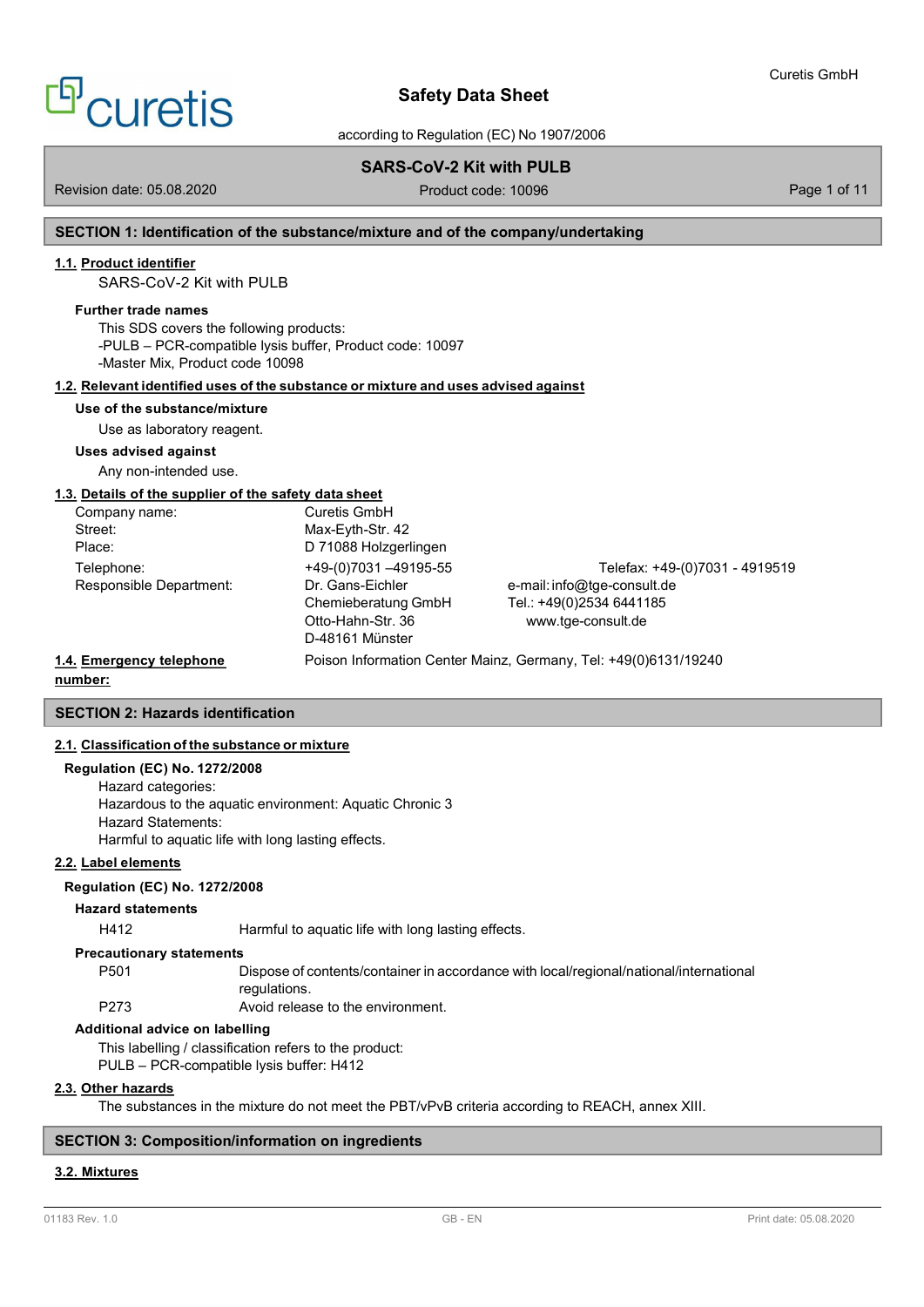

according to Regulation (EC) No 1907/2006

# SARS-CoV-2 Kit with PULB

Revision date: 05.08.2020 **Product code: 10096** Page 2 of 11

## Hazardous components

| CAS No    | Chemical name                       |                                                                                             |                  | <b>Quantity</b> |
|-----------|-------------------------------------|---------------------------------------------------------------------------------------------|------------------|-----------------|
|           | EC No                               | Index No                                                                                    | REACH No         |                 |
|           | <b>GHS Classification</b>           |                                                                                             |                  |                 |
|           | Master Mix:                         |                                                                                             |                  |                 |
|           |                                     |                                                                                             |                  |                 |
|           |                                     |                                                                                             |                  |                 |
| 56-81-5   | Glycerol                            |                                                                                             |                  | 15-35 %         |
|           | 200-289-5                           |                                                                                             | 01-2119471987-18 |                 |
|           |                                     |                                                                                             |                  |                 |
|           | PULB - PCR-compatible lysis buffer: |                                                                                             |                  |                 |
|           |                                     |                                                                                             |                  |                 |
|           |                                     |                                                                                             |                  |                 |
| 9002-93-1 |                                     | alpha.-[4-(1,1,3,3-tetramethylbutyl)phenyl]-.omega.-hydroxy-Poly(oxy-1,2-ethanediyl)        |                  | $0.3 - 5.5 \%$  |
|           |                                     |                                                                                             |                  |                 |
|           | H400 H410                           | Acute Tox. 4, Skin Irrit. 2, Eye Dam. 1, Aquatic Acute 1, Aquatic Chronic 1; H302 H315 H318 |                  |                 |

# Full text of H and EUH statements: see section 16.

## Specific concentration limits and M-factors

| <b>CAS No</b> | IEC No | <b>IChemical name</b>                                                                        | Quantitv       |  |  |  |
|---------------|--------|----------------------------------------------------------------------------------------------|----------------|--|--|--|
|               |        | l Specific concentration limits and M-factors_                                               |                |  |  |  |
| 9002-93-1     |        | lalpha.-[4-<br>$(1,1,3,3$ -tetramethylbutyl)phenyl]-.omega.-hydroxy-Poly(oxy-1,2-ethanediyl) | $0.3 - 5.5 \%$ |  |  |  |
|               |        | IM akut: H400: M=10                                                                          |                |  |  |  |

## Further Information

Product does not contain listed SVHC substances > 0,1 % according to Regulation (EC) No. 1907/2006 Article 59 (REACH)

## SECTION 4: First aid measures

## 4.1. Description of first aid measures

#### General information

In case of accident or unwellness, seek medical advice immediately (show directions for use or safety data sheet if possible).

# After inhalation

In case of accident by inhalation: remove casualty to fresh air and keep at rest. In case of respiratory tract irritation, consult a physician.

## After contact with skin

Gently wash with plenty of soap and water. In case of skin irritation, seek medical treatment.

## After contact with eyes

Rinse cautiously with water for several minutes. In case of troubles or persistent symptoms, consult an ophthalmologist.

## After ingestion

Rinse mouth thoroughly with water. Let water be drunken in little sips ( dilution effect). Do NOT induce vomiting. In all cases of doubt, or when symptoms persist, seek medical advice.

# 4.2. Most important symptoms and effects, both acute and delayed

No information available.

## 4.3. Indication of any immediate medical attention and special treatment needed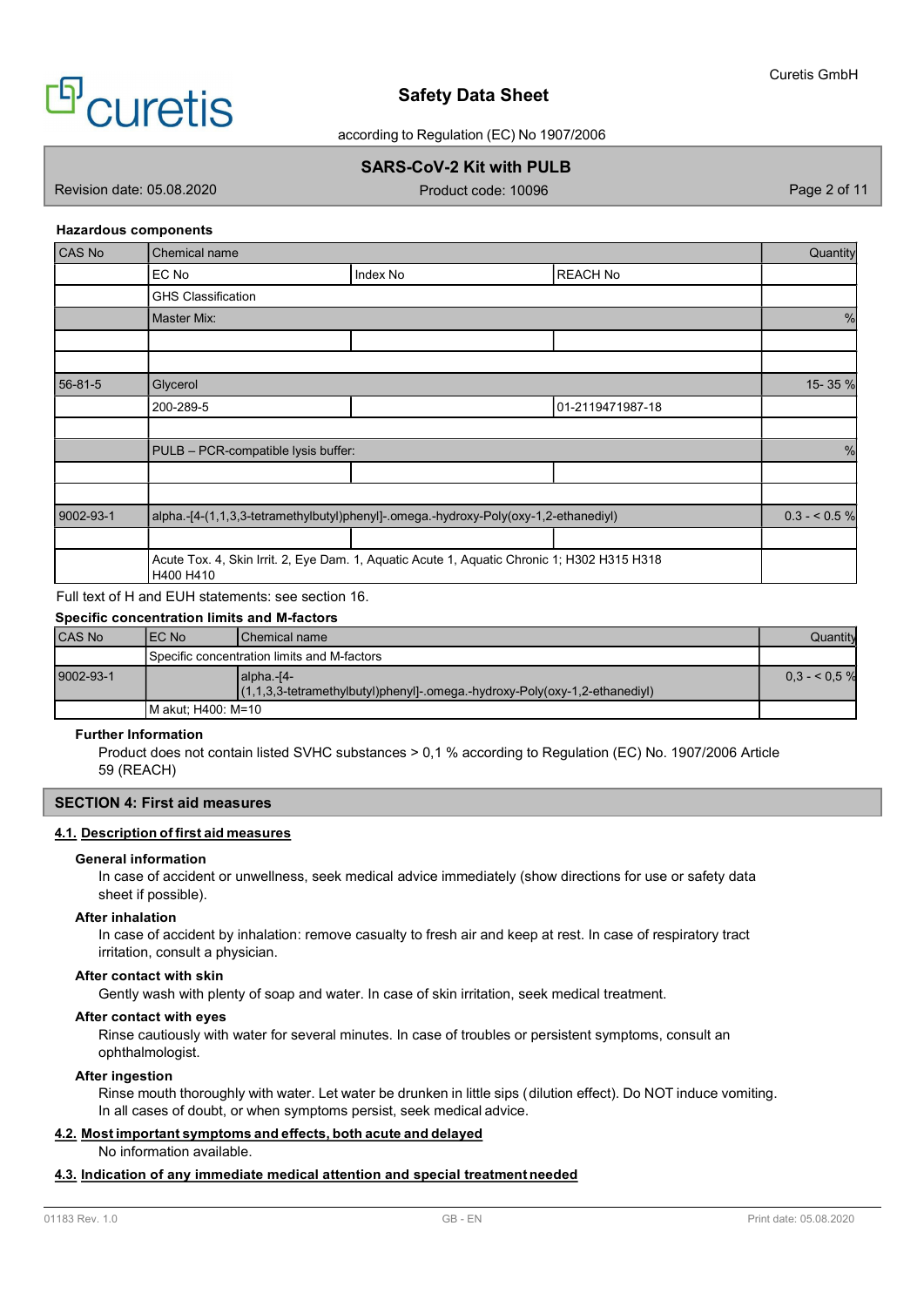according to Regulation (EC) No 1907/2006

# SARS-CoV-2 Kit with PULB

Revision date: 05.08.2020 Product code: 10096 Product code: 10096 Page 3 of 11

Treat symptomatically.

## SECTION 5: Firefighting measures

## 5.1. Extinguishing media

#### Suitable extinguishing media

Carbon dioxide (CO2). Dry extinguishing powder. alcohol resistant foam. Atomized water.

Unsuitable extinguishing media

High power water jet.

## 5.2. Special hazards arising from the substance or mixture

Can be released in case of fire: Carbon monoxide. Carbon dioxide (CO2).

## 5.3. Advice for firefighters

In case of fire: Wear self-contained breathing apparatus.

## Additional information

Collect contaminated fire extinguishing water separately. Do not allow entering drains or surface water. Co-ordinate fire-fighting measures to the fire surroundings.

#### SECTION 6: Accidental release measures

#### 6.1. Personal precautions, protective equipment and emergency procedures

Safe handling: see section 7

Personal protection equipment: see section 8

## 6.2. Environmental precautions

Do not allow to enter into surface water or drains. Eliminate leaks immediately.

## 6.3. Methods and material for containment and cleaning up

Absorb with liquid-binding material (e.g. sand, diatomaceous earth, acid- or universal binding agents). Treat the recovered material as prescribed in the section on waste disposal . Clean contaminated objects and areas thoroughly observing environmental regulations.

## 6.4. Reference to other sections

Disposal: see section 13

## SECTION 7: Handling and storage

## 7.1. Precautions for safe handling

#### Advice on safe handling

Wear suitable protective clothing. See section 8.

## Advice on protection against fire and explosion

Usual measures for fire prevention.

## Further information on handling

General protection and hygiene measures: See section 8.

### 7.2. Conditions for safe storage, including any incompatibilities

#### Requirements for storage rooms and vessels

Keep container tightly closed in a cool, well-ventilated place.

#### Hints on joint storage

Do not store together with: Explosives. Oxidizing solids. Oxidizing liquids. Radioactive substances. Infectious substances. Food and animal feedingstuff.

# Further information on storage conditions

Keep the packing dry and well sealed to prevent contamination and absorbtion of humidity. Recommended storage temperature: 20°C Protect against: frost. UV-radiation/sunlight. heat. Humidity

## 7.3. Specific end use(s)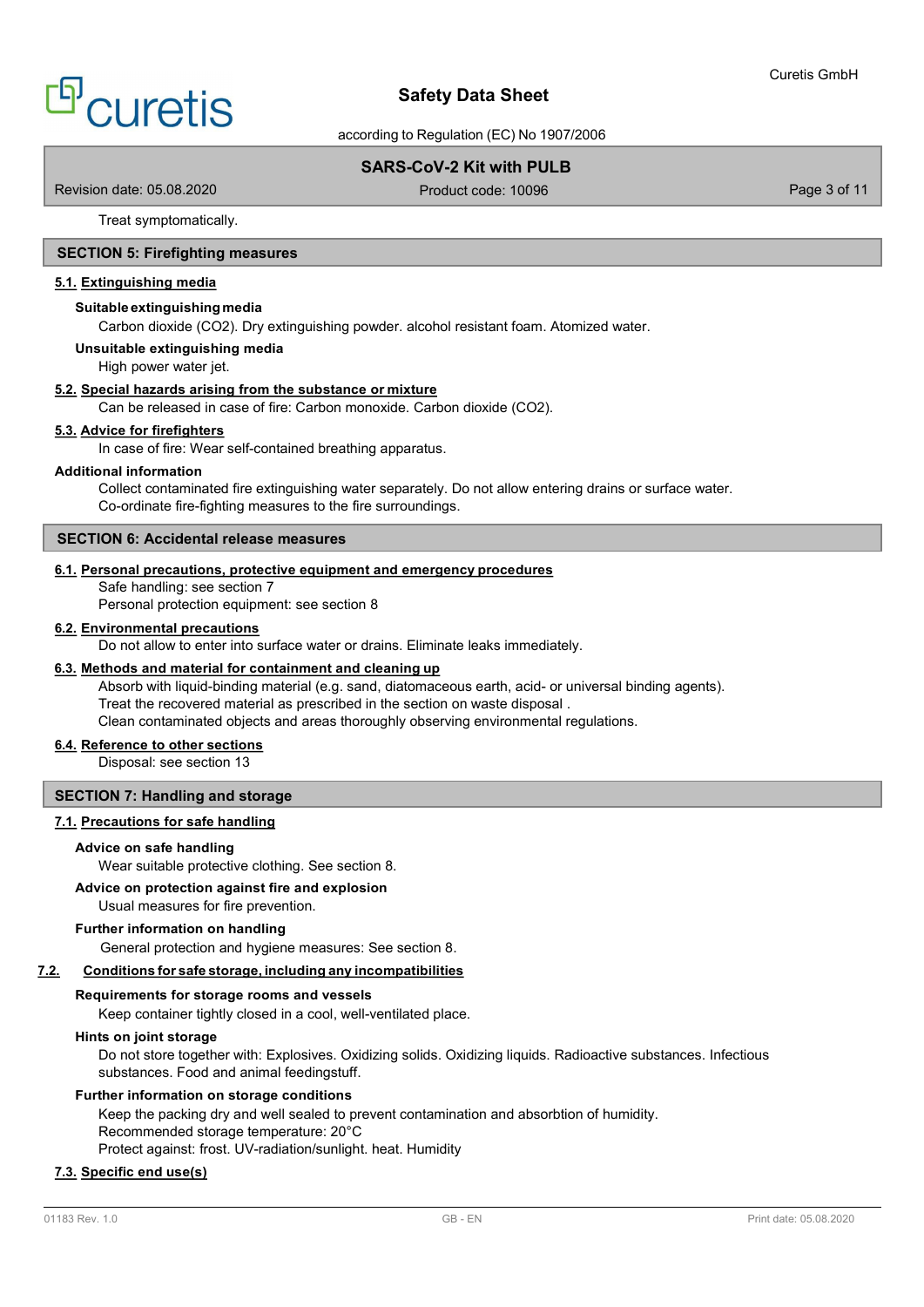

according to Regulation (EC) No 1907/2006

# SARS-CoV-2 Kit with PULB

Revision date: 05.08.2020 **Product code: 10096** Product code: 10096 Page 4 of 11

See section 1.

# SECTION 8: Exposure controls/personal protection

## 8.1. Control parameters

## Exposure limits (EH40)

| l CAS No | Substance      | ppm | ma/m <sup>3</sup> | fibres/ml | Category | Origin |
|----------|----------------|-----|-------------------|-----------|----------|--------|
| 56-81-5  | Givcerol, mist |     |                   |           | TWA(8h)  | WEL    |

## DNEL/DMEL values

| CAS No                   | Substance |                     |          |                      |
|--------------------------|-----------|---------------------|----------|----------------------|
| DNEL type                |           | Exposure route      | Effect   | Value                |
| 56-81-5                  | Glycerol  |                     |          |                      |
| Worker DNEL, long-term   |           | <b>l</b> inhalation | l local  | 56 mg/m <sup>3</sup> |
| Consumer DNEL, long-term |           | <b>l</b> inhalation | l local  | 33 mg/m <sup>3</sup> |
| Consumer DNEL, long-term |           | loral               | systemic | 229 mg/kg bw/day     |

## PNEC values

| CAS No                             | Substance                                        |           |  |  |  |
|------------------------------------|--------------------------------------------------|-----------|--|--|--|
| Value<br>Environmental compartment |                                                  |           |  |  |  |
| $56 - 81 - 5$                      | Glycerol                                         |           |  |  |  |
| Freshwater                         | $0,885$ mg/l                                     |           |  |  |  |
| Freshwater (intermittent releases) | 8,85 mg/l                                        |           |  |  |  |
| Marine water                       | $0,088$ mg/l                                     |           |  |  |  |
| Freshwater sediment                | $3,3$ mg/kg                                      |           |  |  |  |
| Marine sediment                    | $0,33$ mg/kg                                     |           |  |  |  |
| Secondary poisoning                | $0,141$ mg/kg                                    |           |  |  |  |
|                                    | Micro-organisms in sewage treatment plants (STP) | 1000 mg/l |  |  |  |

## 8.2. Exposure controls

#### Appropriate engineering controls

Technical measures and the application of suitable work processes have priority over personal protection equipment.

Provide adequate ventilation.

## Protective and hygiene measures

Always close containers tightly after the removal of product. When using do not eat, drink, smoke, sniff. Wash hands before breaks and after work.

## Eye/face protection

Wear safety glasses; chemical goggles (if splashing is possible). BS/EN 166

# Hand protection

Wear suitable gloves. Suitable material: FKM (fluororubber). - Thickness of glove material: 0,4 mm Breakthrough time >= 8 h Butyl rubber. - Thickness of glove material: 0,5 mm Breakthrough time >= 8 h CR (polychloroprenes, Chloroprene rubber). - Thickness of glove material: 0,5 mm Breakthrough time >= 8 h NBR (Nitrile rubber). - Thickness of glove material: 0,35 mm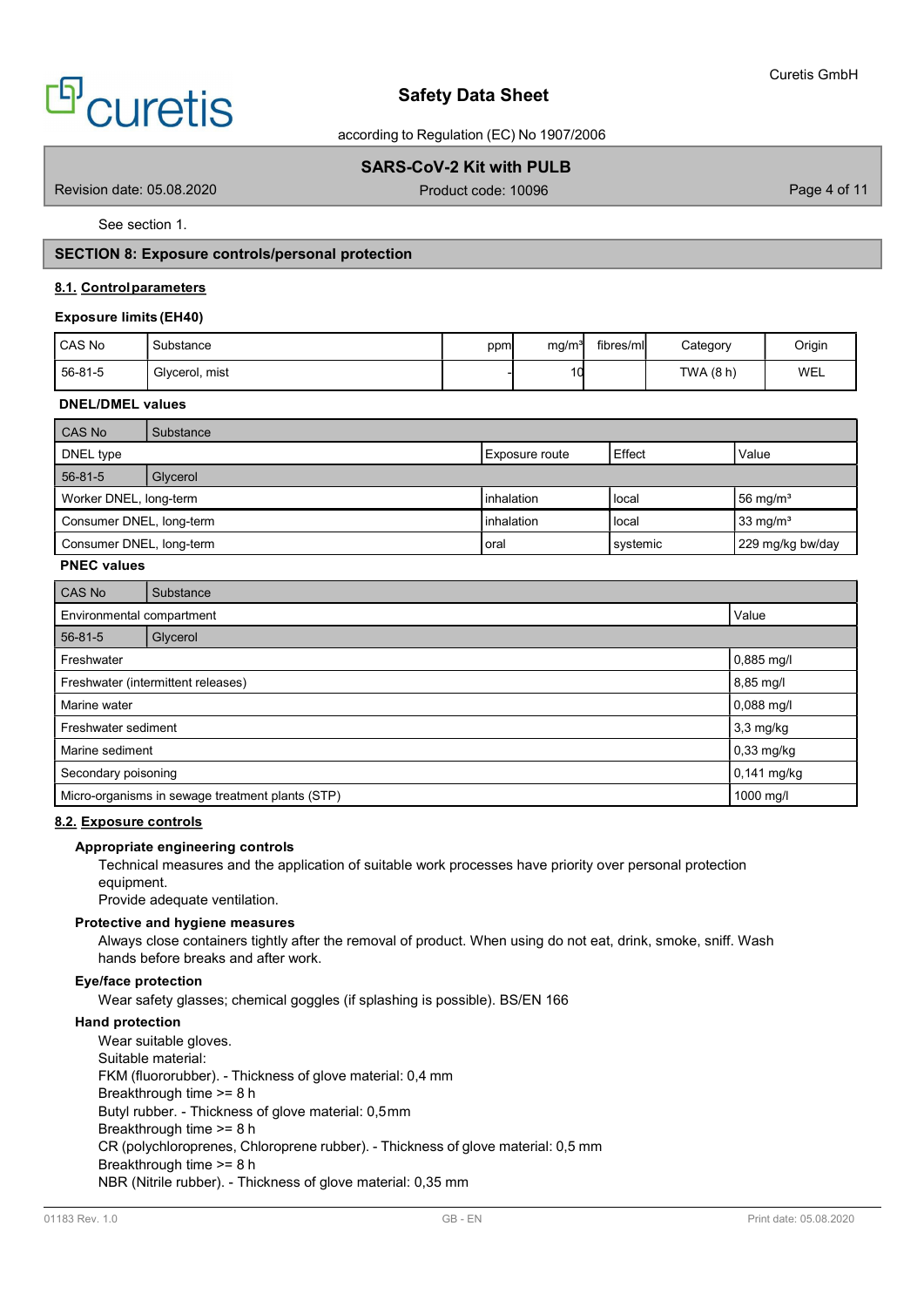according to Regulation (EC) No 1907/2006

# SARS-CoV-2 Kit with PULB

Revision date: 05.08.2020 **Page 5 of 11** Product code: 10096 **Page 5 of 11** Page 5 of 11

Breakthrough time >= 8 h

PVC (Polyvinyl chloride). - Thickness of glove material: 0,5 mm

Breakthrough time >= 8 h

The selected protective gloves have to satisfy the specifications of EU Directive 89/686/EEC and the standard EN 374 derived from it.

Check leak tightness/impermeability prior to use. In the case of wanting to use the gloves again, clean them before taking off and air them well.

## Skin protection

Suitable protective clothing: Lab apron.

Minimum standard for preventive measures while handling with working materials are specified in the TRGS 500 (D).

## Respiratory protection

With correct and proper use, and under normal conditions, breathing protection is not required.

Respiratory protection necessary at:

-Exceeding exposure limit values

-Insufficient ventilation. and aerosol or mist formation

Suitable respiratory protective equipment: particulates filter device (DIN EN 143). Type: P1-3

The filter class must be suitable for the maximum contaminant concentration (gas/vapour/aerosol/particulates) that may arise when handling the product. If the concentration is exceeded, self-contained breathing apparatus must be used.

# Environmental exposure controls

No special precautionary measures are necessary.

## SECTION 9: Physical and chemical properties

## 9.1. Information on basic physical and chemical properties

| Physical state:<br>Colour:<br>Odour:     | liquid<br>not determined<br>characteristic |                           |
|------------------------------------------|--------------------------------------------|---------------------------|
| pH-Value:                                |                                            | not determined            |
| Changes in the physical state            |                                            |                           |
| Melting point:                           |                                            | $~\sim$ 0 °C              |
| Initial boiling point and boiling range: |                                            | $~100$ °C                 |
| Sublimation point:                       |                                            | not determined            |
| Softening point:                         |                                            | not determined            |
| Pour point:                              |                                            | not determined            |
| Flash point:                             |                                            | not determined            |
| Sustaining combustion:                   |                                            | Not sustaining combustion |
| <b>Explosive properties</b><br>none      |                                            |                           |
| Lower explosion limits:                  |                                            | not determined            |
| Upper explosion limits:                  |                                            | not determined            |
| Ignition temperature:                    |                                            | not determined            |
| <b>Auto-ignition temperature</b><br>Gas: |                                            | not determined            |
| Decomposition temperature:               |                                            | not determined            |
| <b>Oxidizing properties</b><br>none      |                                            |                           |
| Vapour pressure:                         |                                            | not determined            |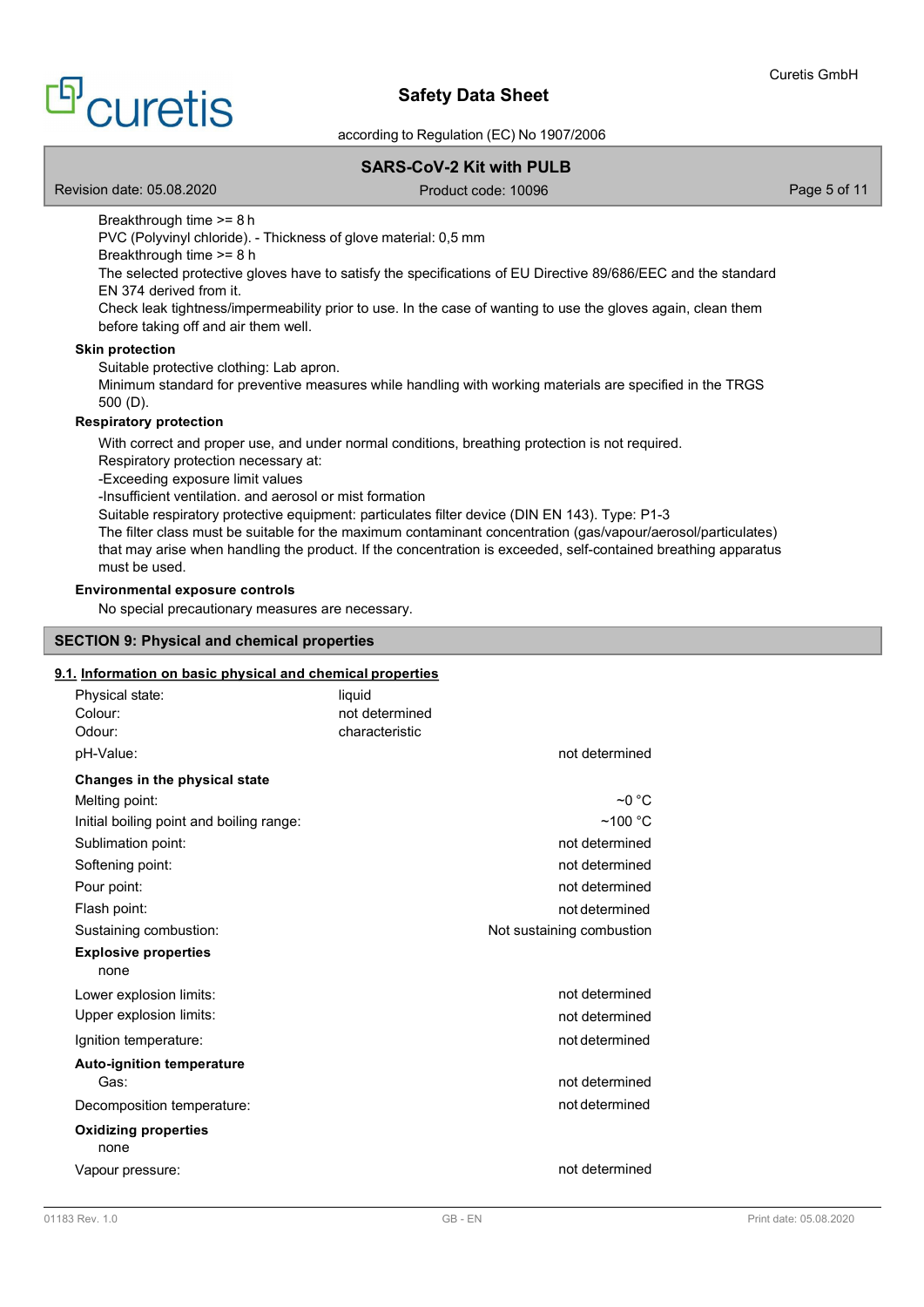# <sup>f</sup>ouretis

# Safety Data Sheet

according to Regulation (EC) No 1907/2006

|                                                | <b>SARS-CoV-2 Kit with PULB</b> |              |
|------------------------------------------------|---------------------------------|--------------|
| Revision date: 05.08.2020                      | Product code: 10096             | Page 6 of 11 |
| Density:                                       | not determined                  |              |
| Water solubility:                              | not determined                  |              |
| Solubility in other solvents<br>not determined |                                 |              |
| Partition coefficient:                         | not determined                  |              |
| Viscosity / dynamic:                           | not determined                  |              |
| Viscosity / kinematic:                         | not determined                  |              |
| Flow time:                                     | not determined                  |              |
| Vapour density:                                | not determined                  |              |
| Evaporation rate:                              | not determined                  |              |
| Solvent separation test:                       | not determined                  |              |
| Solvent content:                               | not determined                  |              |
| 9.2. Other information                         |                                 |              |
| Solid content:                                 | not determined                  |              |

# SECTION 10: Stability and reactivity

## 10.1. Reactivity

No information available.

## 10.2. Chemical stability

The product is chemically stable under recommended conditions of storage, use and temperature.

## 10.3. Possibility of hazardous reactions

Refer to chapter 10.5.

## 10.4. Conditions to avoid

Protect against: UV-radiation/sunlight. heat.

## 10.5. Incompatible materials

Materials to avoid: Oxidizing agents, strong. Reducing agents, strong.

# 10.6. Hazardous decomposition products

Can be released in case of fire: Carbon monoxide. Carbon dioxide (CO2).

# SECTION 11: Toxicological information

# 11.1. Information on toxicological effects

## Toxicocinetics, metabolism and distribution

No data available.

## Acute toxicity

Based on available data, the classification criteria are not met.

| l CAS No  | Chemical name           |                |          |                                                                                      |               |               |  |  |  |  |
|-----------|-------------------------|----------------|----------|--------------------------------------------------------------------------------------|---------------|---------------|--|--|--|--|
|           | Exposure route          | Dose           |          | <b>Species</b>                                                                       | <b>Source</b> | <b>Method</b> |  |  |  |  |
| 56-81-5   | Glycerol                |                |          |                                                                                      |               |               |  |  |  |  |
|           | oral                    | ILD50<br>mg/kg | 12600    | Rat.                                                                                 |               |               |  |  |  |  |
|           | dermal                  | LD50<br> mg/kg | >21900   | IRat.                                                                                |               |               |  |  |  |  |
|           | inhalation (4 h) vapour | LC50<br> mg/l  | (>2, 57) | Rat.                                                                                 | <b>ECHA</b>   |               |  |  |  |  |
| 9002-93-1 |                         |                |          | alpha.-[4-(1,1,3,3-tetramethylbutyl)phenyl]-.omega.-hydroxy-Poly(oxy-1,2-ethanediyl) |               |               |  |  |  |  |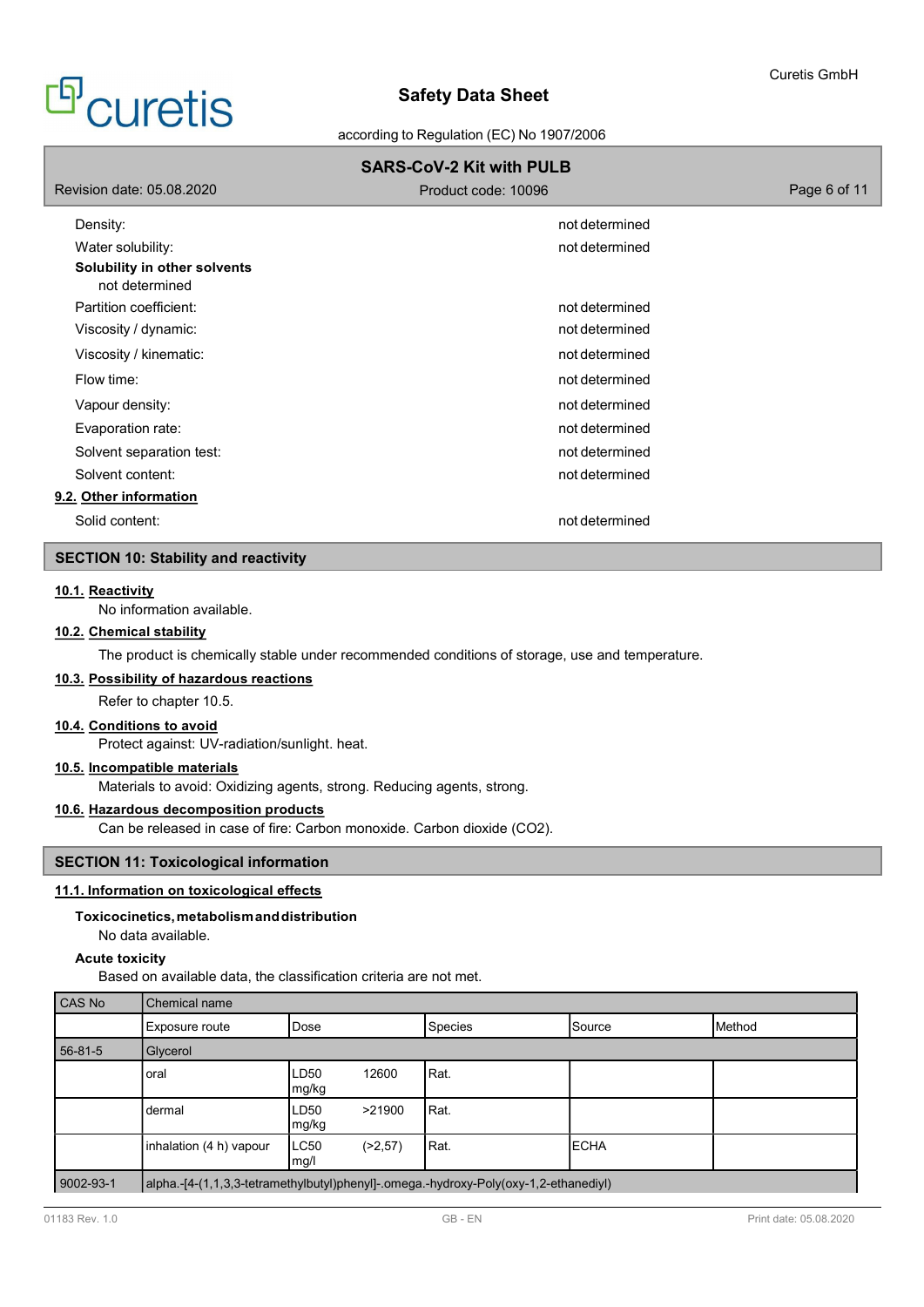

## according to Regulation (EC) No 1907/2006

# SARS-CoV-2 Kit with PULB

Revision date: 05.08.2020 **Product code: 10096** Page 7 of 11

| oral | LD50<br>max | $\sim$<br>ווי<br>ιουι | Rat |  |
|------|-------------|-----------------------|-----|--|

## Irritation and corrosivity

Based on available data, the classification criteria are not met.

## Sensitising effects

Based on available data, the classification criteria are not met.

## Carcinogenic/mutagenic/toxic effects for reproduction

Based on available data, the classification criteria are not met.

#### STOT-single exposure

Based on available data, the classification criteria are not met.

#### STOT-repeated exposure

Based on available data, the classification criteria are not met.

## Aspiration hazard

Based on available data, the classification criteria are not met.

## Specific effects in experiment on an animal

No data available.

## SECTION 12: Ecological information

## 12.1. Toxicity

The product has not been tested.

| CAS No    | Chemical name                                                                        |                                       |            |  |                                       |                      |                 |  |  |
|-----------|--------------------------------------------------------------------------------------|---------------------------------------|------------|--|---------------------------------------|----------------------|-----------------|--|--|
|           | Aquatic toxicity                                                                     | Dose                                  |            |  | $[h]   [d]$ Species                   | Source               | <b>I</b> Method |  |  |
| 56-81-5   | Glycerol                                                                             |                                       |            |  |                                       |                      |                 |  |  |
|           | Acute fish toxicity                                                                  | LC50<br>$\lfloor \text{mg/l} \rfloor$ | 54000      |  | 96 hOncorhynchus mykiss               | <b>IECHA Dossier</b> |                 |  |  |
| 9002-93-1 | alpha.-[4-(1,1,3,3-tetramethylbutyl)phenyl]-.omega.-hydroxy-Poly(oxy-1,2-ethanediyl) |                                       |            |  |                                       |                      |                 |  |  |
|           | Acute fish toxicity                                                                  | LC50                                  | $>10$ mg/l |  | 96 h Lepomis macrochirus              | <b>IUS EPA</b>       |                 |  |  |
|           | Acute algae toxicity                                                                 | ErC <sub>50</sub><br>$\lfloor$ mg/l   | 124.3      |  | 72 h Poteriochromonas<br>Imalhamensis | <b>IUS EPA</b>       |                 |  |  |
|           | Acute crustacea toxicity                                                             | EC <sub>50</sub><br>mg/l              | 0,011      |  | 48 h Daphnia magna                    | <b>US EPA</b>        |                 |  |  |

## 12.2. Persistence and degradability

The product has not been tested.

## 12.3. Bioaccumulative potential

No indication of bioaccumulation potential.

## Partition coefficient n-octanol/water

| <b>ICAS No</b> | Chemical name                                                                        | Log Pow                          |
|----------------|--------------------------------------------------------------------------------------|----------------------------------|
| 56-81-5        | Glycerol                                                                             | 1.76<br>$\overline{\phantom{a}}$ |
| 9002-93-1      | alpha.-[4-(1,1,3,3-tetramethylbutyl)phenyl]-.omega.-hydroxy-Poly(oxy-1,2-ethanediyl) | 4,86                             |

## 12.4. Mobility in soil

No data available.

## 12.5. Results of PBT and vPvB assessment

The substances in the mixture do not meet the PBT/vPvB criteria according to REACH, annex XIII.

## 12.6. Other adverse effects

No data available.

## Further information

Do not allow to enter into surface water or drains.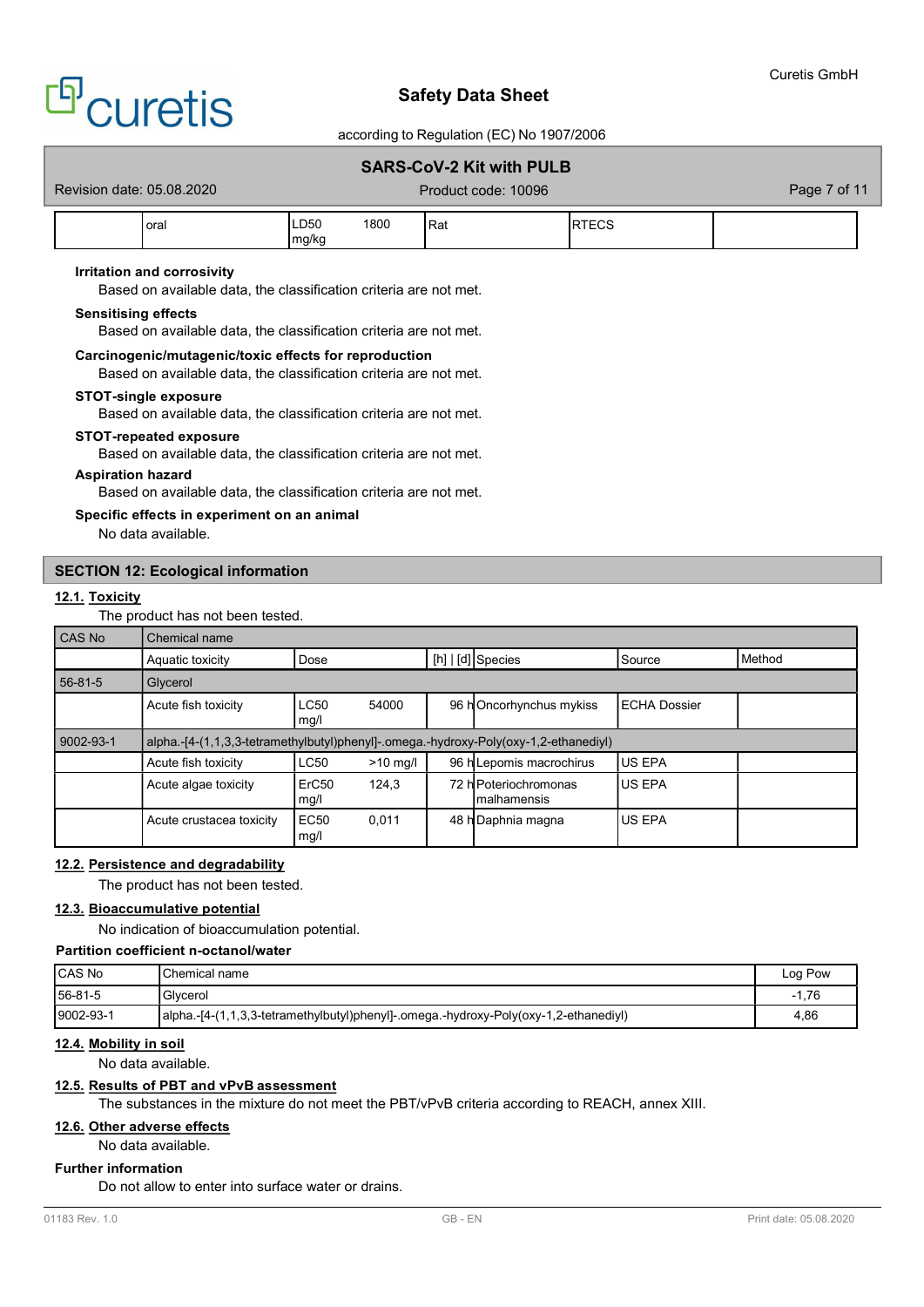according to Regulation (EC) No 1907/2006

# SARS-CoV-2 Kit with PULB

Revision date: 05.08.2020 **Product code: 10096** Page 8 of 11

## SECTION 13: Disposal considerations

# 13.1. Waste treatment methods

## Disposal recommendations

Observe in addition any national regulations! Consult the local waste disposal expert about waste disposal. Non-contaminated packages may be recycled.

According to (EWC) European Waste Catalogue, allocation of waste identity numbers/waste descriptions must be carried out in a specific way for every industry and process.

Control report for waste code/ waste marking according to (EWC) European Waste Catalogue:

## List of Wastes Code - residues/unused products

160506 WASTES NOT OTHERWISE SPECIFIED IN THE LIST; gases in pressure containers and discarded chemicals; laboratory chemicals, consisting of or containing hazardous substances, including mixtures of laboratory chemicals; hazardous waste

## List of Wastes Code - used product

160506 WASTES NOT OTHERWISE SPECIFIED IN THE LIST; gases in pressure containers and discarded chemicals; laboratory chemicals, consisting of or containing hazardous substances, including mixtures of laboratory chemicals; hazardous waste

## List of Wastes Code - contaminated packaging

150110 WASTE PACKAGING; ABSORBENTS, WIPING CLOTHS, FILTER MATERIALS AND PROTECTIVE CLOTHING NOT OTHERWISE SPECIFIED; packaging (including separately collected municipal packaging waste); packaging containing residues of or contaminated by hazardous substances; hazardous waste

## Contaminated packaging

Handle contaminated packages in the same way as the substance itself.

# SECTION 14: Transport information

#### Land transport (ADR/RID)

| 14.1. UN number:                         | <b>UN 1845</b>                  |
|------------------------------------------|---------------------------------|
| 14.2. UN proper shipping name:           | Carbon dioxide, solid (Dry ice) |
| <u>14.3. Transport hazard class(es):</u> | 9                               |
| 14.4. Packing group:                     |                                 |
| Classification code:                     | M11                             |
| Inland waterways transport (ADN)         |                                 |
| 14.1. UN number:                         | <b>UN 1845</b>                  |
| 14.2. UN proper shipping name:           | Carbon dioxide, solid (Dry ice) |
| 14.3. Transport hazard class(es):        | 9                               |
| 14.4. Packing group:                     | $N-S$                           |
| Classification code:                     | M11                             |
| <b>Marine transport (IMDG)</b>           |                                 |
| 14.1. UN number:                         | <b>UN 1845</b>                  |
| 14.2. UN proper shipping name:           | CARBON DIOXIDE, SOLID (DRY ICE) |
| 14.3. Transport hazard class(es):        | 9                               |
| 14.4. Packing group:                     |                                 |
| Hazard label:                            | 9                               |
|                                          |                                 |
|                                          |                                 |

Special Provisions: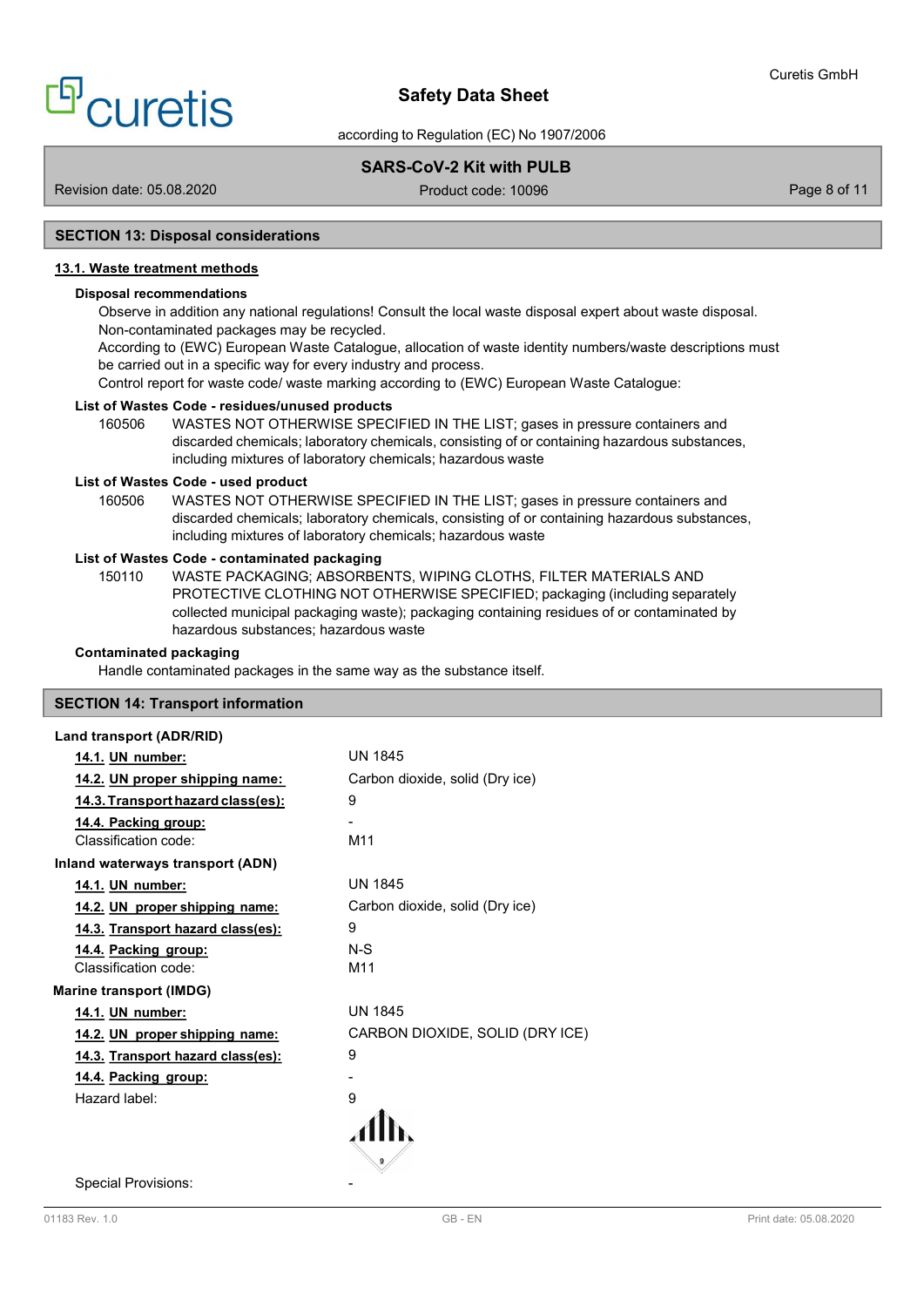according to Regulation (EC) No 1907/2006

| <b>SARS-CoV-2 Kit with PULB</b>                                                          |                                                                                                       |              |
|------------------------------------------------------------------------------------------|-------------------------------------------------------------------------------------------------------|--------------|
| Revision date: 05.08.2020                                                                | Product code: 10096                                                                                   | Page 9 of 11 |
| Limited quantity:<br>Excepted quantity:                                                  | 0<br>E <sub>0</sub>                                                                                   |              |
| EmS:                                                                                     | F-C, S-V                                                                                              |              |
| Air transport (ICAO-TI/IATA-DGR)                                                         |                                                                                                       |              |
| 14.1. UN number:                                                                         | UN 1845                                                                                               |              |
| 14.2. UN proper shipping name:                                                           | <b>DRY ICE</b>                                                                                        |              |
| 14.3. Transport hazard class(es):                                                        | 9                                                                                                     |              |
| 14.4. Packing group:                                                                     |                                                                                                       |              |
| Hazard label:                                                                            | 9                                                                                                     |              |
| <b>Special Provisions:</b>                                                               | A48 A151 A805                                                                                         |              |
| Limited quantity Passenger:                                                              | Forbidden                                                                                             |              |
| Passenger LQ:<br>Excepted quantity:                                                      | Forbidden<br>E <sub>0</sub>                                                                           |              |
| IATA-packing instructions - Passenger:                                                   | 954                                                                                                   |              |
| IATA-max. quantity - Passenger:                                                          | 200 kg                                                                                                |              |
| IATA-packing instructions - Cargo:                                                       | 954                                                                                                   |              |
| IATA-max. quantity - Cargo:                                                              | 200 kg                                                                                                |              |
| 14.5. Environmental hazards                                                              |                                                                                                       |              |
| ENVIRONMENTALLY HAZARDOUS:                                                               | no                                                                                                    |              |
| 14.6. Special precautions for user<br>Refer to section 6-8                               |                                                                                                       |              |
| 14.7. Transport in bulk according to Annex II of Marpol and the IBC Code<br>not relevant |                                                                                                       |              |
| <b>SECTION 15: Regulatory information</b>                                                |                                                                                                       |              |
|                                                                                          | 15.1. Safety, health and environmental regulations/legislation specific for the substance or mixture  |              |
| EU regulatory information                                                                |                                                                                                       |              |
| Authorisations (REACH, annex XIV):                                                       |                                                                                                       |              |
|                                                                                          | alpha.-[4-(1,1,3,3-tetramethylbutyl)phenyl]-.omega.-hydroxy-Poly(oxy-1,2-ethanediyl)                  |              |
| 2010/75/EU (VOC):                                                                        | No information available.                                                                             |              |
| 2004/42/EC (VOC):                                                                        | No information available.                                                                             |              |
| Information according to 2012/18/EU<br>(SEVESO III):                                     | Not subject to 2012/18/EU (SEVESO III)                                                                |              |
| <b>Additional information</b>                                                            |                                                                                                       |              |
|                                                                                          | Safety Data Sheet according to Regulation (EC) No. 1907/2006 (amended by Regulation (EU) No 2019/957) |              |
| PULB - PCR-compatible lysis buffer:                                                      | The mixture is classified as hazardous according to regulation (EC) No 1272/2008 [CLP].               |              |
| REACH 1907/2006 Appendix XVII, No (mixture): 3                                           |                                                                                                       |              |
| National regulatory information                                                          |                                                                                                       |              |
| Water hazard class (D):                                                                  | 1 - slightly hazardous to water                                                                       |              |
| 15.2. Chemical safety assessment                                                         |                                                                                                       |              |
| Glycerol                                                                                 | For the following substances of this mixture a chemical safety assessment has been carried out:       |              |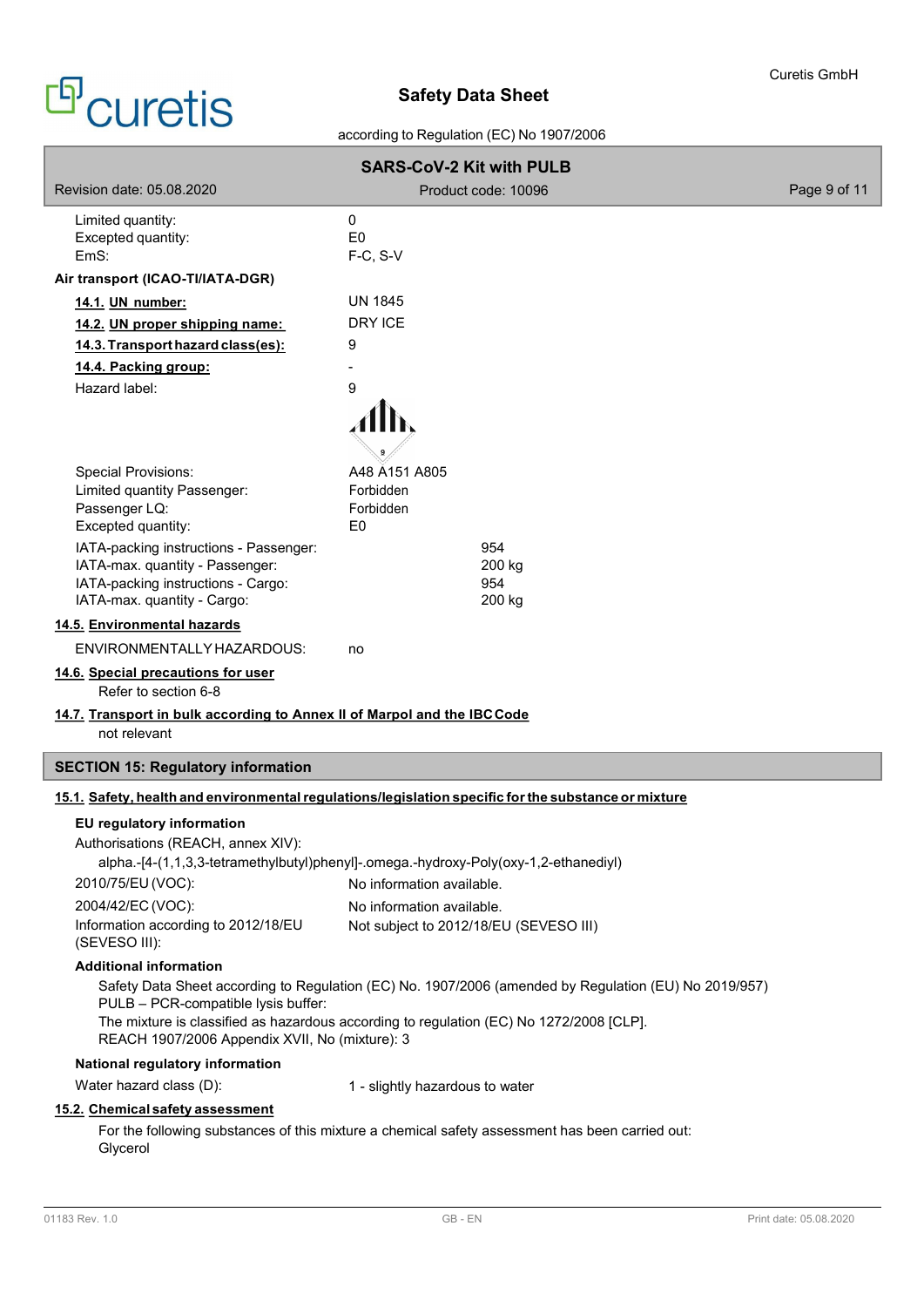# <sup>9</sup> curetis

# Safety Data Sheet

according to Regulation (EC) No 1907/2006

# SARS-CoV-2 Kit with PULB

Revision date: 05.08.2020 **Product code: 10096** Product code: 10096 Page 10 of 11

## SECTION 16: Other information

## Changes

Rev. 1.0; Initial release: 05.08.2020

## Abbreviations and acronyms

ADR: Accord européen sur le transport des marchandises dangereuses par Route ( European Agreement concerning the International Carriage of Dangerous Goods by Road) CAS Chemical Abstracts Service CLP: Classification, Labelling and Packaging of substances and mixtures DNEL: Derived No Effect Level d: day(s) EINECS: European INventory of Existing Commercial chemical Substances ELINCS: European LIst of Notified Chemical Substances ECHA: European Chemicals Agency EWC: European Waste Catalogue IARC: INTERNATIONAL AGENCY FOR RESEARCH ON CANCER IMDG: International Maritime Code for Dangerous Goods IATA: International Air Transport Association IATA-DGR: Dangerous Goods Regulations by the "International Air Transport Association" (IATA) ICAO: International Civil Aviation Organization ICAO-TI: Technical Instructions by the "International Civil Aviation Organization" (ICAO) GHS: Globally Harmonized System of Classification and Labelling of Chemicals GefStoffV: Gefahrstoffverordnung (Ordinance on Hazardous Substances, Germany) h: hour LOAEL: Lowest observed adverse effect level LOAEC: Lowest observed adverse effect concentration LC50: Lethal concentration, 50 percent LD50: Lethal dose, 50 percent NOAEL: No observed adverse effect level NOAEC: No observed adverse effect concentration NLP: No-Longer Polymers N/A: not applicable OECD: Organisation for Economic Co-operation and Development PNEC: predicted no effect concentration PBT: Persistent bioaccumulative toxic RID: Règlement international concernant le transport des marchandises dangereuses par chemin de fer (Regulations Concerning the International Transport of Dangerous Goods by Rail ) REACH: Registration, Evaluation, Authorisation of Chemicals SVHC: substance of very high concern TRGS: Technische Regeln für Gefahrstoffe UN: United Nations VOC: Volatile Organic Compounds

# Classification for mixtures and used evaluation method according to Regulation (EC) No. 1272/2008 [CLP]

| Classification                                       | Classification procedure                              |  |
|------------------------------------------------------|-------------------------------------------------------|--|
| Aquatic Chronic 3; H412                              | Calculation method                                    |  |
| Relevant H and EUH statements (number and full text) |                                                       |  |
| H302                                                 | Harmful if swallowed.                                 |  |
| H315                                                 | Causes skin irritation.                               |  |
| H318                                                 | Causes serious eye damage.                            |  |
| H400                                                 | Very toxic to aquatic life.                           |  |
| H410                                                 | Very toxic to aquatic life with long lasting effects. |  |
| H412                                                 | Harmful to aquatic life with long lasting effects.    |  |